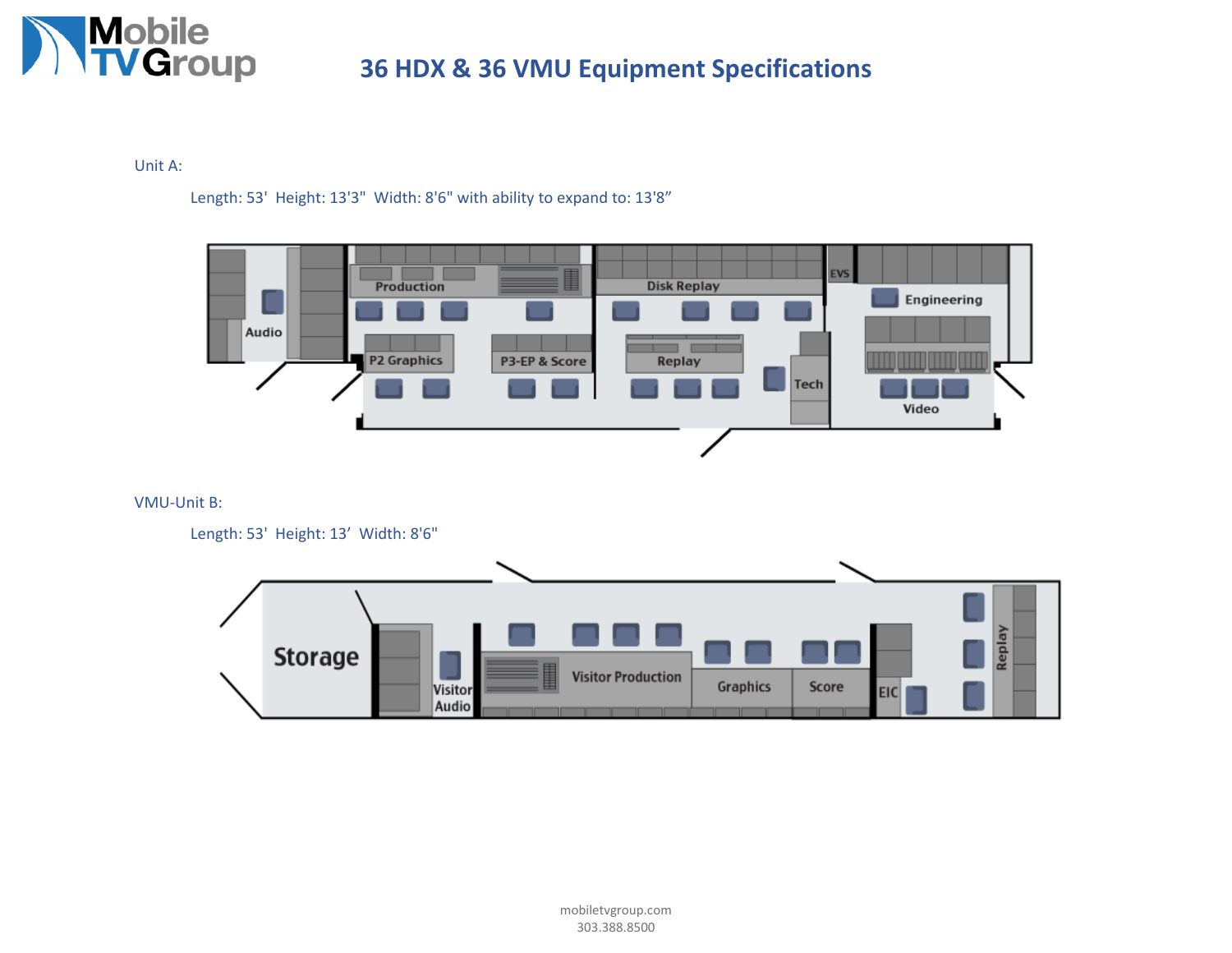### **Production**

- Grass Valley HD Kayenne K-Frame switcher
- 7 M/Es, 96 inputs/48 outputs
- Internal Image Store
- 12 iDPMs, 2D DPMs, FlexiKey, DoubleTake
- 32 Chroma Keyers
- 4 Stripe (M/E) control panel
- Up to 91 images in production wall

# **Cameras/ Lenses & Support**

- 7 Grass Valley LDX80 Premier 720p/1080i triax cameras
- 4 Grass Valley LDX86 universe super slow mo fiber cameras (Upon request. Can be used as regular live cameras)
- 4 Grass Valley 3G fiber converters (SHEDS)
- Grass Valley LDK 8000 Elite camera with Canon KJ17ex7.7B ENG IRSE lens and tripod (Booth)
- Canon XJ95x8.6 long lens
- 7 Canon XJ76x9 long lenses
- Canon 72x9.3 long lens
- 3 Canon XA17x7.6 ENG lenses
- Canon 10x4.5 ENG wide angle lens
- Four 2" color ENG VFs
- Studio Config Kit LCD VF
- 9 Grass Valley RefleX SuperExpander Sleds with 7" OLED VFs
- 9 Vinten Vector 75 heavy duty pan/tilt heads
- 9 Mathews MT1 heavy duty tripods
- 4 Manfrotto 536 ENG tripods with Libec pan/tilt heads
- 2 SD LPS clock cameras

# **36 HDX Equipment Specifications**

# **Replay, Spotbox and Edit Systems**

- Three 12 Channel EVS XT3 full editing units
	- o *One XT3 12 channel for SSMO*
	- o *One XT3 12 channel can be split into 2 operator positions each with 4 inputs/2 outputs*
	- o *One position uses LSM Connect (No VGA)*
- 8 Channel K2 Summit with Dyno for instant replay of two 6x SSMO cameras (With file transfer of clips to EVS network)
- 4 Channel EVS XS server for Spotbox (2 channels per show during dual feeds)
- Codecs supported:
	- o *M-JPEG – User selectable bitrate 20-360Mbps*
	- o *Avid DNxHD® (120/145Mbps)*
	- o *Avid DNxHD® High Level (185/220Mbps, 8-bit and 10-bit)*
	- o *VC-3 (SMPTE 2019-1; Avid-compatible) 100Mbps*
	- o *Apple ProRes® 4:2:2 (120/145Mbps)*
	- o *Apple ProRes® 4:2:2 HQ (185/220Mbps)*
	- o *Apple ProRes® 4:2:2 LT (85/102Mbps)*
	- o *MPEG-2 intra – User selectable bitrate 20-360Mbps*
	- o *DVCPRO HD*
	- o *AVC-Intra Class 100* o *XAVC-Intra Class 100*
- Lance TDC-100 Disk Controller
- XFile3 with USB 3.0
- GigE network available
- 2 DVD recorders/players
- Panasonic P2 Deck AG-HPD24P
- Up to 6 replay operator positions

### **Audio**

• CALREC Artemis Beam Audio Mixer (56 fader) 256 routable inputs via MADI, 64 analog inputs/64 analog outputs

mobiletvgroup.com

- RTW TM7 audio scope
- Audio Board can output multiple channels of surround sound o *Encoders for surround sound are the clients responsibility*
- Enco Hotshot2 Audio Playout System
- Digicart II Plus with 250 Mb Zip drive
- CD Player
- 8 Audio Technica AT4071A short shotgun mics
- 6 Sennheiser MKH 70 P48 long shotguns mics
- 11 Sennheiser MD 46 stick mics
- 10 Sony ECM77B lavaliers
- 4 Crown PCC-160 Cardioid Microphones
- 7 Sennheiser HMD Sportscaster headsets
- 6 Daltech talkback boxes
- 6 Whirlwind MD-1 Mic/Line Drivers
- 4 Sound devices MP-1 line amps
- 6 DT12 Breakout Boxes
- 14 DT12 fanouts

........................................................................................................................................................... 303.388.8500

- 6 Fostex portable speakers
- Fiber Booth Kit (Upon request)
- Parab dishes (Upon request)

# **Communications**

- RTS ADAM-M Matrix System
- 16 Ports of OMNEO, 80 analog ports, 16 ports of RVON
- 12 Channels of IFB
- 12 Channels of PL
- 10 RTS 4030 IFB beltpacks
- 20 RTS BP325 headset boxes
- 4 Telos Hx2 Digital Telephone Interfaces
- 4 RTS TIF 2000As
- 12 Line phone system
- 8 Two-Way Radios with 2 base stations

### **Graphics**

- VizRT (Provided for Fox shows only)
- SketchHD+ Telestrator with HD touchscreen

# **Engineering & Misc**

- 216x538 Evertz 3G router
- 2,752x2,848 Evertz audio router
- Embedded audio, 18 MADI, 48 AES, 96x192 analog
- 10 Frame sync/cross converters, 8 with fiber inputs/outputs o *8 Harris X-50s, 2 AJA FS-HDR for a total of 16 paths*
- 12 Utility cross converters
- 2 Lighting Kits

# **Outboard Monitors**

- Sixteen 16" Outboard LCD video monitors
	- o *Capability to provide HD program to booth (If fiber is available)*

### **Cable**

- 6050' Triax
	- o *Four 500', Ten 250', Twelve 100'*

o *Three 150' TAC-12, Three 150' TAC-6*

• Additional cable available if shipped separately

o *Separate 200 amps of three phase 208 VAC may be required in high heat* 

o *Two 6 line triax mults 175'*

o *Four 250', Four 100', Four 25'*

• 208 VAC, three phase, 200 amps

• 650' 10 Line video mult o *One 150', Three 125', Three 75', One 50'* • 900' TAC singlemode fiber

• 1500' SMPTE fiber

• 2700' DT12 o *Six 250', Eight 150'* • 225' Three phase power cable o *Set of 100', 75', and 50'*

**Power Required**

*locations*